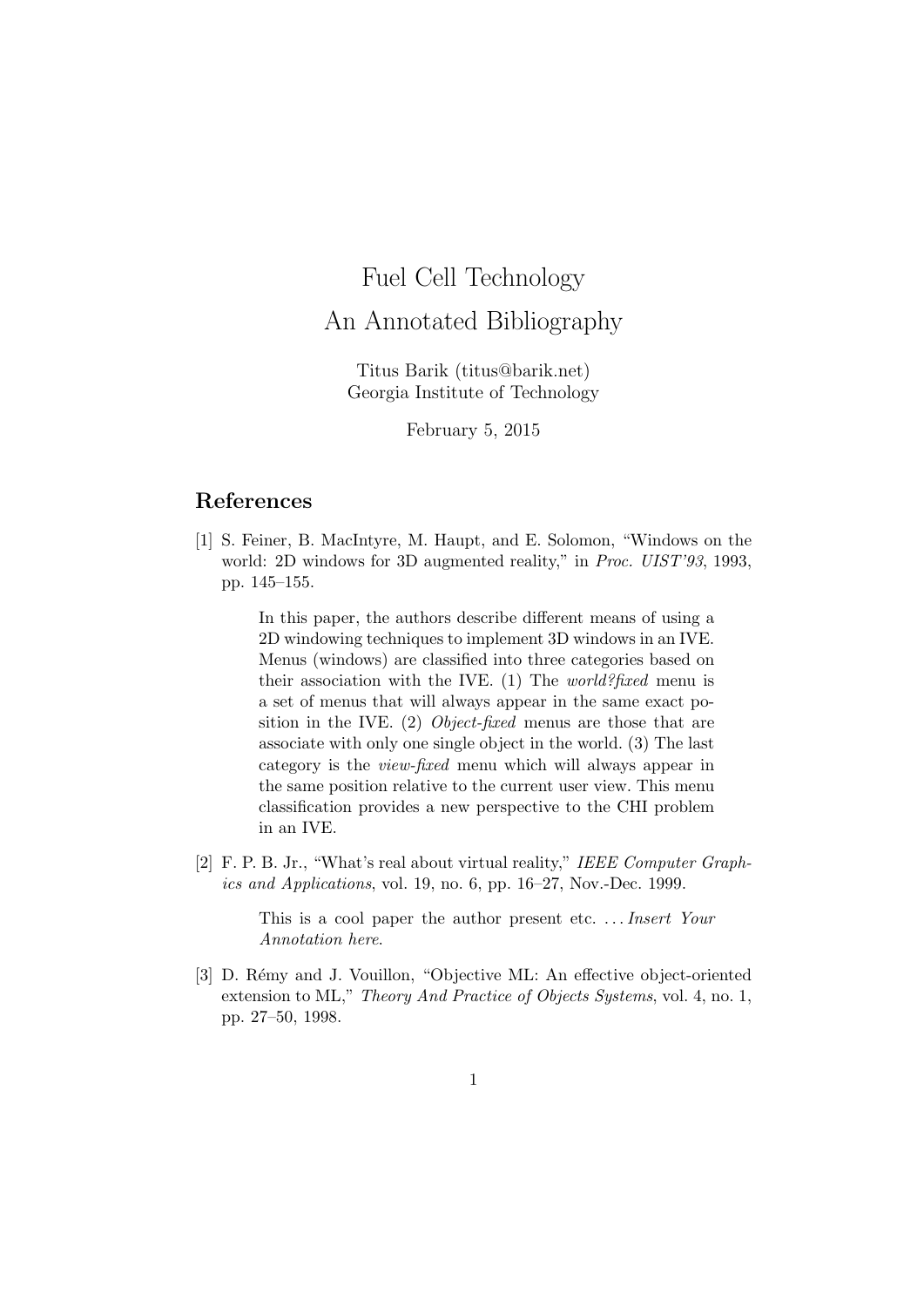I need to write about this.

[4] K. Thearling, B. Becker, and D. DeCosta, "Visualizing data mining models," in Proc. Integration of Data Mining and Data Visualization Workshop, 1998.

> Kurt Thearling et al. provide an excellent review of the most recent work in the arena of data visualization. Although the work is not intended for IVE applications, most of the ideas were instrumental in understanding some of the inherent difficulties in data visualization. For example, from this work it became evident to us that orienteering is one of the most important aspects in an IVE. This indicates that it is important to examine possible solutions to properly orient the user early in the project. Some of the ideas presented includes maintaining a grid that defines the three axes  $(x, y, z)$  and the notion of a companion menu that, when invoked, aids the user in locating and transporting themselves within the environment. The authors also emphasize the importance of "trusting the model." Trust here refers to the user's ability to comfortably rely on the methods provided to correctly interpret the visual presentation at hand.

[5] P. Wadler, "Why no one uses functional languages," ACM SIGPLAN Notices, vol. 33, pp. 23–27, 1998.

I need to write about this.

[6] Y. Wang and C. MacKenzie, "Object manipulation in virtual environments: Relative size matters," in *Proc. CHI'99*, May 1999.

> The authors of this paper investigate the relation between human performance in an IVE and the size of the cursor, object and controller. The cursor here refers to the graphical object that maps the input device (controller) to the virtual world. A study was performed to arrive at two conclusions. The first (the relative size hypothesis) states that the interplay between the size of the controller, cursor, and object has a direct effect on the performance in the virtual environment rather than the size of the controller, cursor or the object alone. The second hypothesis that was proved shows that only the orientation time was fastest when the controller and cursor were largest.